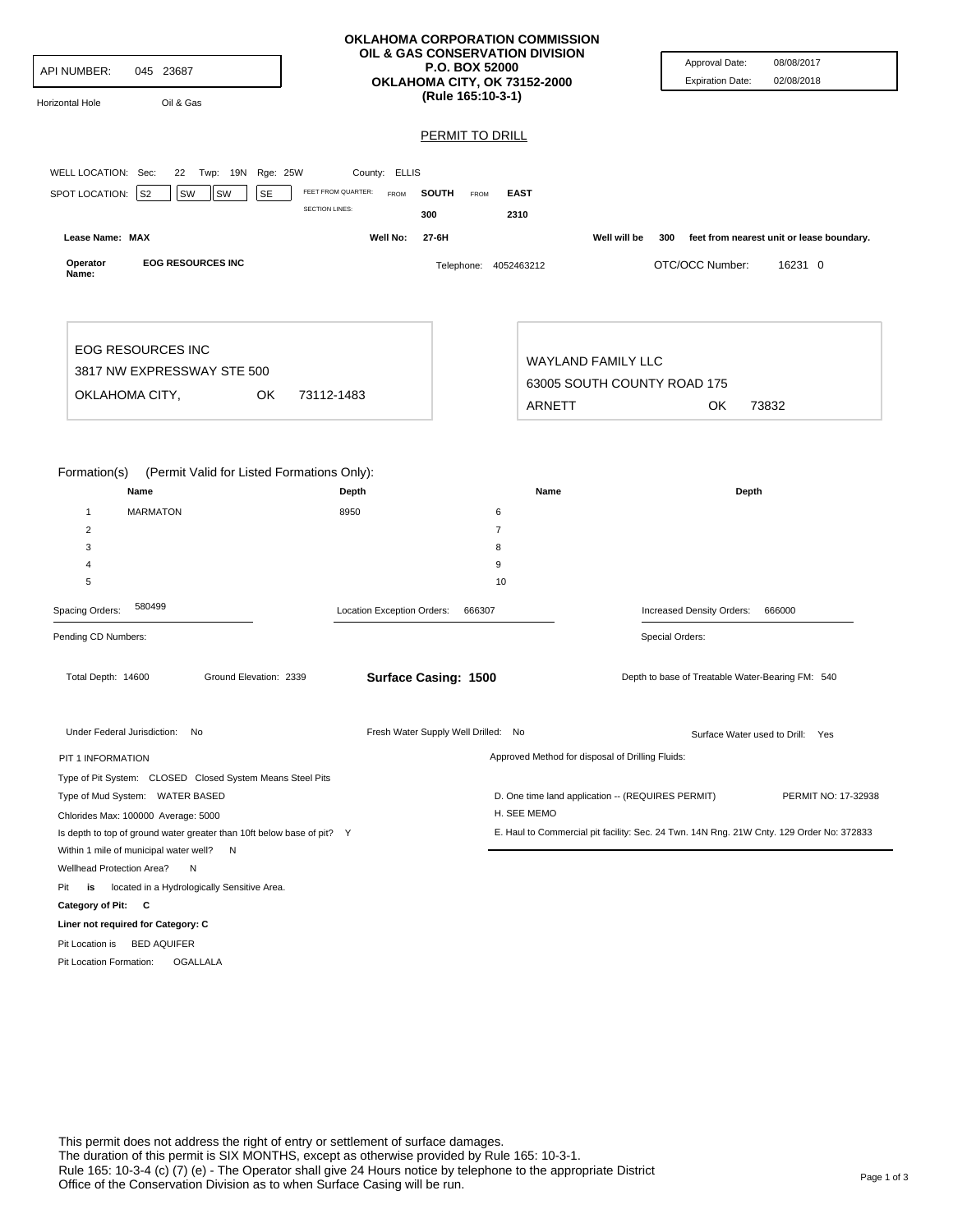PIT 2 INFORMATION Type of Pit System: CLOSED Closed System Means Steel Pits Type of Mud System: OIL BASED Pit **is** located in a Hydrologically Sensitive Area. **Category of Pit: C Liner not required for Category: C** Pit Location is BED AQUIFER Chlorides Max: 300000 Average: 200000 Is depth to top of ground water greater than 10ft below base of pit? Y Within 1 mile of municipal water well? N Wellhead Protection Area? N

## HORIZONTAL HOLE 1

Pit Location Formation: OGALLALA

Sec 27 Twp 19N Rge 25W County ELLIS Spot Location of End Point: SW SE SW SE Feet From: Feet From: Depth of Deviation: 8480 Radius of Turn: 750 Direction: 175 Total Length: 4942 Measured Total Depth: 14600 True Vertical Depth: 9050 End Point Location from Lease, Unit, or Property Line: 165 SOUTH 1/4 Section Line: 165 EAST 1/4 Section Line: 1870

| Notes:                      |                                                                                                                                                                                                                                                 |
|-----------------------------|-------------------------------------------------------------------------------------------------------------------------------------------------------------------------------------------------------------------------------------------------|
| Category                    | Description                                                                                                                                                                                                                                     |
| BOTTOM-HOLE LOCATION        | 8/8/2017 - G75 - 165' FSL, 1870' FEL SE4 27-19N-25W PER STAKING PLAT                                                                                                                                                                            |
| DEEP SURFACE CASING         | 7/27/2017 - G58 - APPROVED; NOTIFY OCC FIELD INSPECTOR IMMEDIATELY FOR ANY LOSS<br>OF CIRCULATION OR FAILURE TO CIRCULATE CEMENT TO SURFACE ON CONDUCTOR OR<br><b>SURFACE CASING</b>                                                            |
| <b>HYDRAULIC FRACTURING</b> | 7/27/2017 - G58 - OCC 165:10-3-10 REQUIRES:                                                                                                                                                                                                     |
|                             | 1) PRIOR TO COMMENCEMENT OF HYDRAULIC FRACTURING OPERATIONS FOR HORIZONTAL<br>WELLS, NOTICE GIVEN FIVE BUSINESS DAYS IN ADVANCE TO OFFSET OPERATORS WITH<br>WELLS COMPLETED IN THE SAME COMMON SOURCE OF SUPPLY WITHIN 1/2 MILE:                |
|                             | 2) WITH NOTICE ALSO GIVEN 48 HOURS IN ADVANCE OF HYDRAULIC FRACTURING ALL<br>WELLS TO BOTH THE OCC CENTRAL OFFICE AND LOCAL DISTRICT OFFICES, USING THE<br>"FRAC NOTICE FORM" FOUND AT THE FOLLOWING LINK:<br>OCCEWEB.COM/OG/OGFORMS.HTML; AND, |
|                             | 3) THE CHEMICAL DISCLOSURE OF HYDRAULIC FRACTURING INGREDIENTS FOR ALL WELLS<br>TO BE REPORTED TO FRACFOCUS WITHIN 60 DAYS AFTER THE CONCLUSION THE<br>HYDRAULIC FRACTURING OPERATIONS, USING THE FOLLOWING LINK: FRACFOCUS.ORG                 |
| INCREASED DENSITY - 666000  | 8/8/2017 - G75 - 27-19N-25W<br>X580499 MRMN<br>2 WELLS<br>EOG RESOURCES, INC.<br>7-17-2017                                                                                                                                                      |

This permit does not address the right of entry or settlement of surface damages. The duration of this permit is SIX MONTHS, except as otherwise provided by Rule 165: 10-3-1. Rule 165: 10-3-4 (c) (7) (e) - The Operator shall give 24 Hours notice by telephone to the appropriate District Nue 100. 10-3-4 (C) (T) (e) - The Operator Shall give 24 Hours holde by telephone to the appropriate District<br>Office of the Conservation Division as to when Surface Casing will be run.

045 23687 MAX 27-6H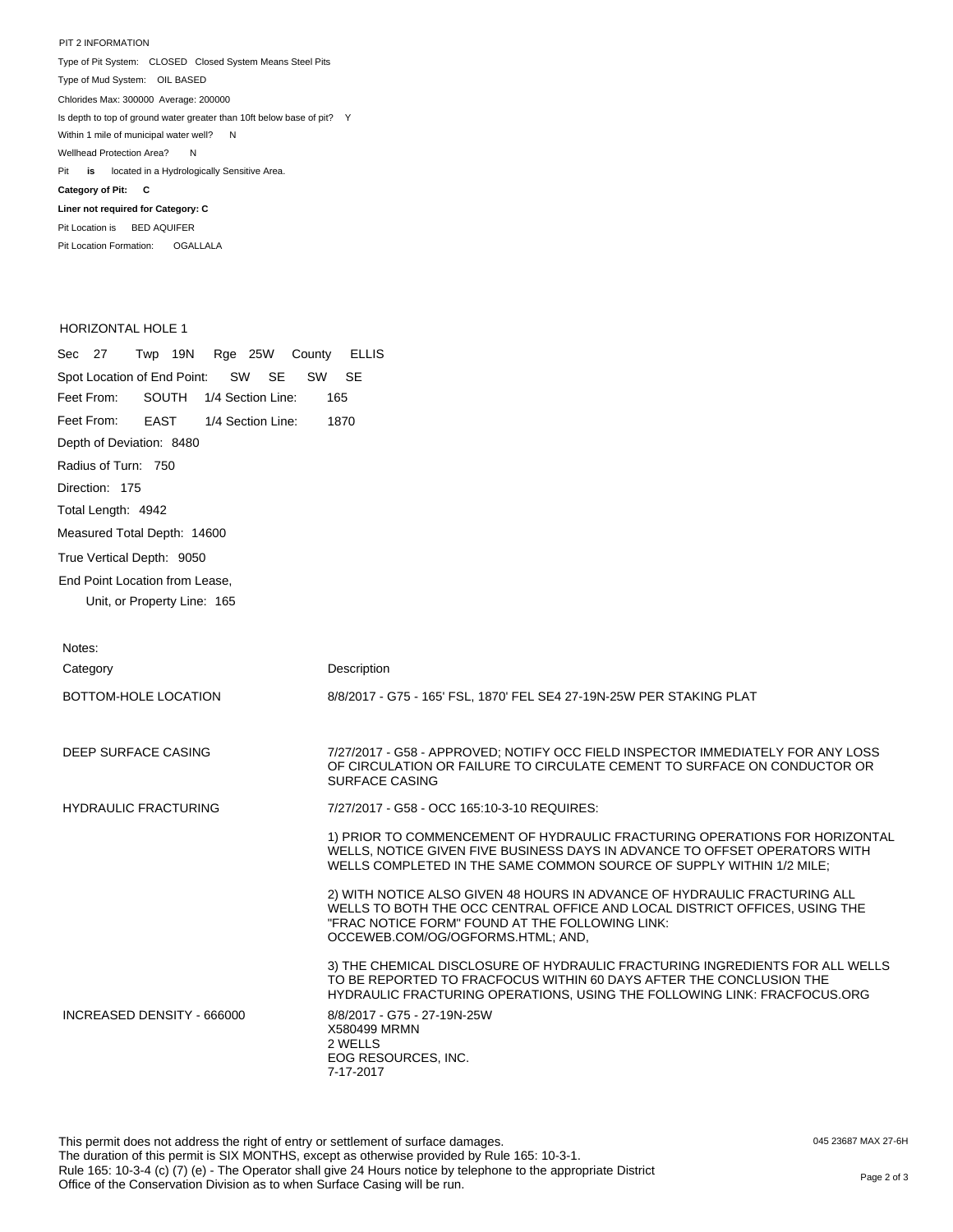| Category                    | Description                                                                                                                                                                                                   |
|-----------------------------|---------------------------------------------------------------------------------------------------------------------------------------------------------------------------------------------------------------|
| LOCATION EXCEPTION - 666307 | 8/8/2017 - G75 - (I.O.) 27-19N-25W<br>X580499 MRMN<br>COMPL. INT. NCT 165' FNL & NCT 1765' FEL, NCT 165' FSL & NCT 1870' FEL<br>EOG RESOURCES, INC.<br>7-26-2017                                              |
| MEMO                        | 7/27/2017 - G58 - PIT 1 & 2 - CLOSED SYSTEM=STEEL PITS PER OPERATOR REQUEST; PIT 2 -<br>OBM TO VENDOR, OBM CUTTINGS TO LONE MOUNTAIN FACILITY, EPA ID # OKD065438376, 28<br>& 33-23N-15W. MAJOR CO.           |
| <b>SPACING - 580499</b>     | 8/8/2017 - G75 - (640)(HOR) 27-19N-25W<br><b>EST MRMN, OTHERS</b><br>POE TO BHL NCT 660' FB<br>(SUPERSEDE NON-PRODUCING NON-HORIZONTAL SPACING UNITS;<br>COEXIST WITH PRODUCING NON-HORIZONTAL SPACING UNITS) |
| SURFACE LOCATION            | 8/8/2017 - G75 - 300' FSL, 2310' FEL SE4 22-19N-25W PER STAKING PLAT                                                                                                                                          |